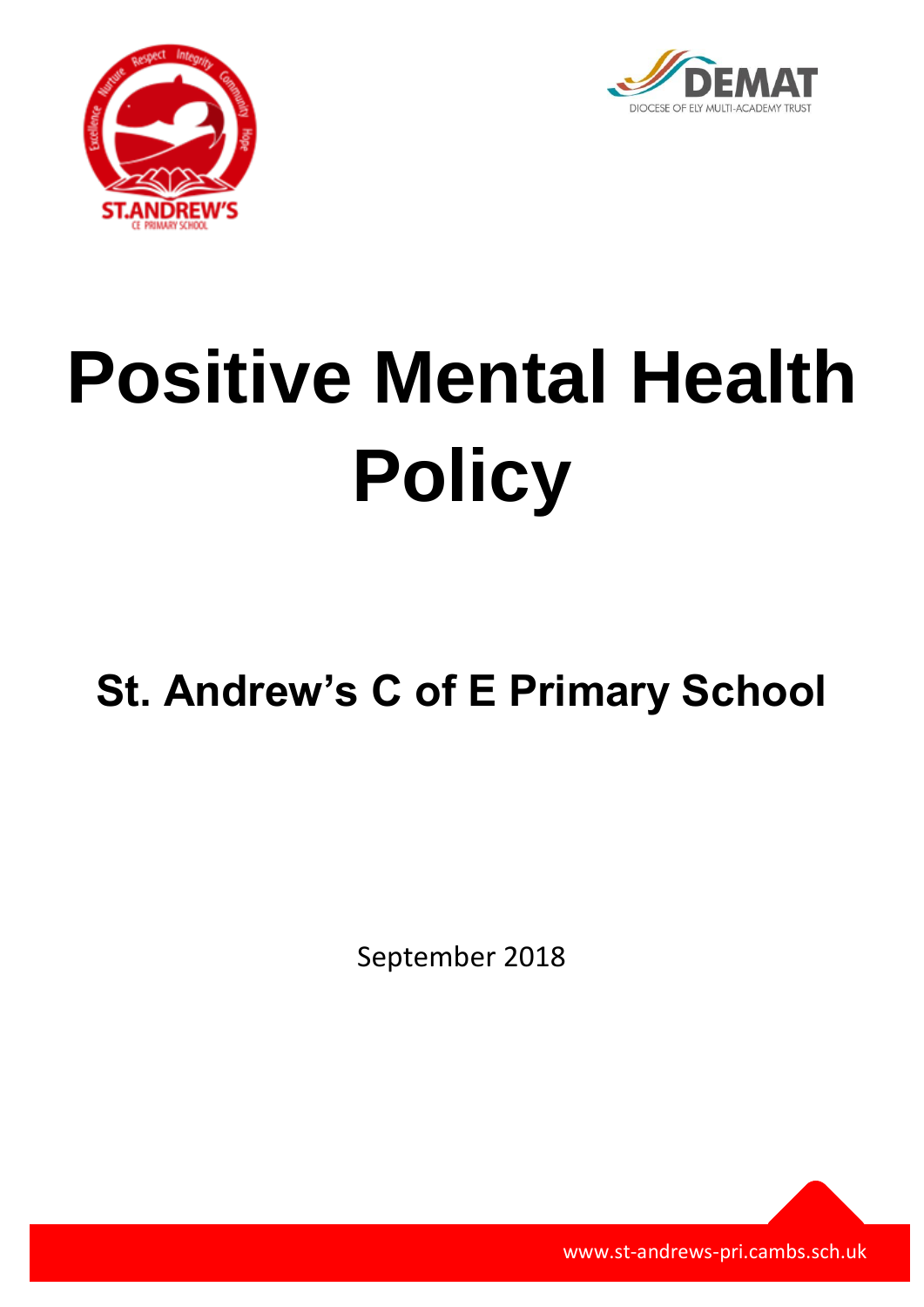# **Positive Mental Health Policy**

#### Policy Statement

*Mental health is a state of well-being in which every individual realises his or her own potential, can cope with the normal stresses of life, can work productively and fruitfully, and is able to make a contribution to her or his community.* (World Health Organization)

At St. Andrew's, we aim to promote positive mental health for every member of our staff and student body. We pursue this aim using both universal, whole school approaches and specialised, targeted approaches aimed at vulnerable students.

In addition to promoting positive mental health, we aim to recognise and respond to mental ill health. In an average classroom, three children will be suffering from a diagnosable mental health issue. By developing and implementing practical, relevant and effective mental health policies and procedures we can promote a safe and stable environment for members of our school community affected both directly, and indirectly by mental ill health.

#### **Scope**

This document describes the school's approach to promoting positive mental health and wellbeing. This policy is intended as guidance for all staff including non-teaching staff and governors. This policy should be read in conjunction with our medical policy in cases where a student's mental health overlaps with or is linked to a medical issue and the SEND policy where a student has an identified special educational need.

# The Policy Aims to:

- Promote positive mental health in all members of our school community
- Increase understanding and awareness of common mental health issues
- Alert staff to early warning signs of mental ill health
- Provide support to staff working with young people with mental health issues
- Provide support to students suffering mental ill health and their peers and parents/carers

#### Lead Professionals within School

Whilst all staff have a responsibility to promote the mental health of students, staff with a specific, relevant remit include:

Mr Harrison & Mrs Thomas - designated child protection / safeguarding officer

Mrs Henderson – CPD Lead

Mrs May – SENDCO / Senior Designated Lead for Mental Health

Mrs Amann – Home Link School Worker

Blue Smile Psychotherapeutic Counsellors

Mrs Gipp - Lead First Aider

Miss Churchill – EYFS Lead

Mrs Howe & Mrs Dean – PSHE Lead

Any member of staff who is concerned about the mental health or wellbeing of a student should speak to the Senior Designated Lead for Mental Health in the first instance. If there is a fear that the student is in danger of immediate harm then the normal child protection procedures should be followed with an immediate referral to the designated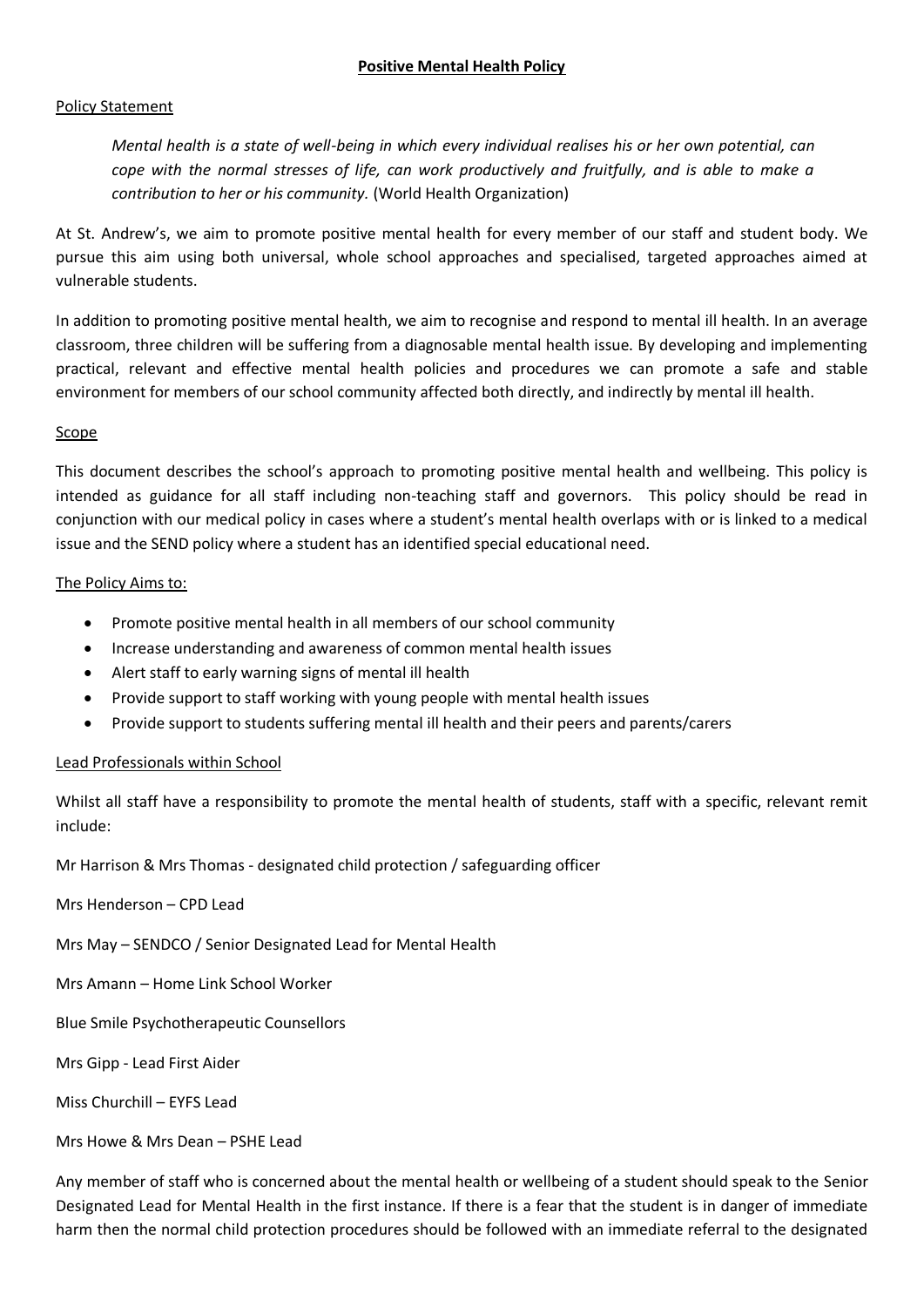member of staff for child protection or the head teacher. If the student presents a medical emergency then the normal procedures for medical emergencies should be followed, including alerting the first aid staff and contacting the emergency services if necessary.

Where a referral to CAMHS is appropriate, this will be led and managed by Mrs May, Senior Designated Lead for Mental Health. Guidance about referring to CAMHS is provided in Appendix F.

# In-School Support

We have a number of avenues within school which can be used to support children and families where there are issues surrounding mental health;

- Support from a specific member of staff within school who has a bond of trust with the child or family and can act as a 'go to' person, through whom that child or family can seek further support if needed.
- Groups/individuals following a program which is specifically designed to support with their area of need (Eg understanding their own/other people's emotions).
- Fantastic Families support group.
- Support from our Home-Link School's worker who is able make home visits and support with or signpost to help around parenting/housing/finance.
- Support from Blue Smile Psychotherapeutic Counsellors, either through 1:1 sessions, as part of a small group, or as part of planned whole class sessions.

All the above avenues are allocated on a needs basis and are reviewed at least termly by the Senior designated lead for mental health, one of the designated child protection officers and other professionals who may be involved with individual children and families.

# Individual Care Plans

It is helpful to draw up an individual care plan for pupils causing concern or who receive a diagnosis pertaining to their mental health. This will be drawn up involving the pupil, the parents and relevant health professionals. This can include:

- Details of a pupil's condition
- Special requirements and precautions
- Medication and any side effects
- What to do, and who to contact in an emergency
- The role the school can play

# Teaching about Mental Health

The skills, knowledge and understanding needed by our students to keep themselves and others physically and mentally healthy and safe are included as part of our developmental PSHE curriculum.

The specific content of lessons will be determined by the specific needs of the cohort we're teaching but there will always be an emphasis on enabling students to develop the skills, knowledge, understanding, language and confidence to seek help, as needed, for themselves or others.

We will follow the PSHE Association Guidance to ensure that we teach mental health and emotional wellbeing issues in a safe and sensitive manner which helps rather than harms.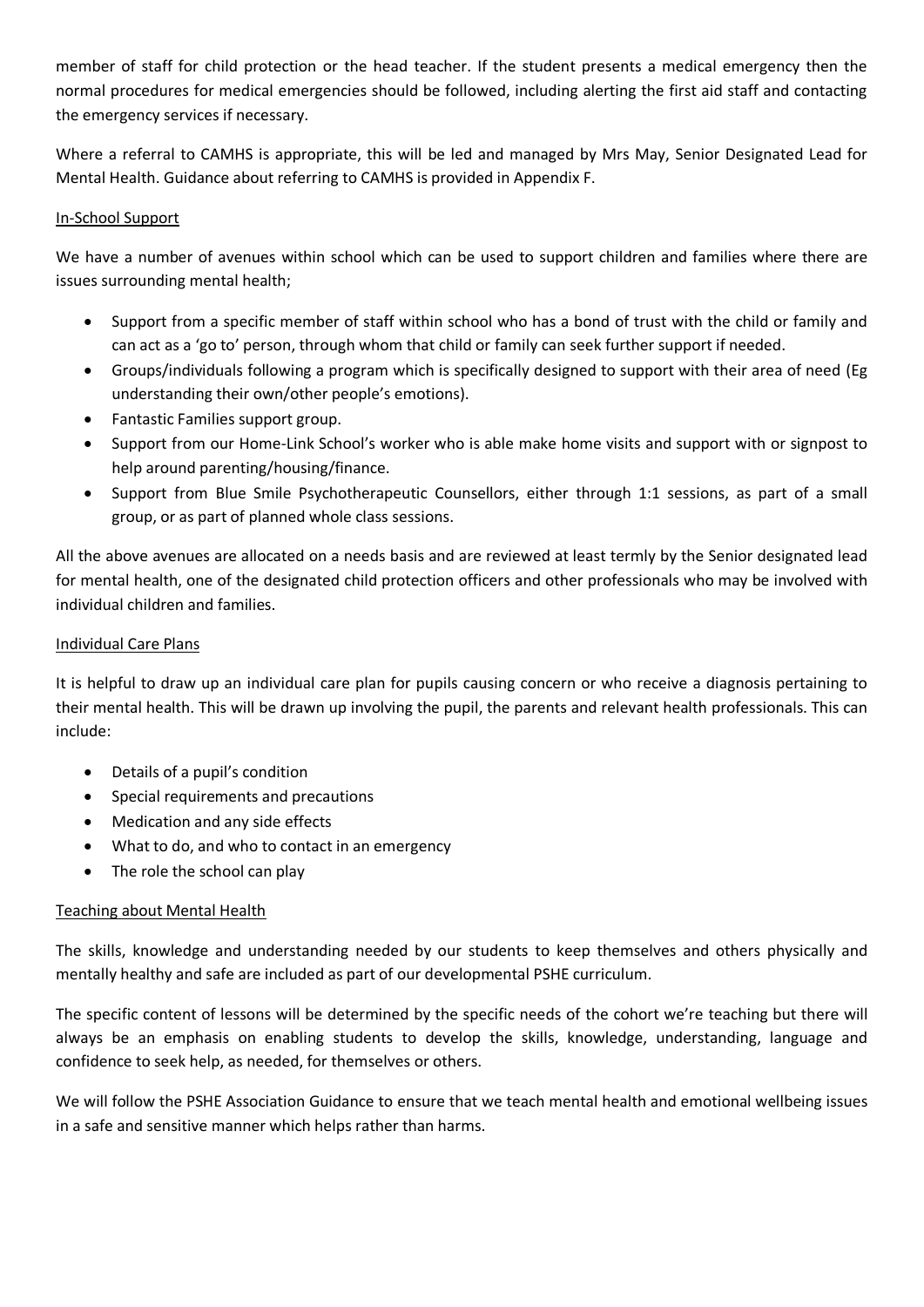# Signposting

We will ensure that staff, students and parents are aware of sources of support within school and in the local community. What support is available within our school and local community, who it is aimed at and how to access it is outlined in Appendix D.

We will display relevant sources of support in communal areas such as in the school reception, website and social media and will regularly highlight sources of support to students within relevant parts of the curriculum. Whenever we highlight sources of support, we will increase the chance of student help-seeking by ensuring students understand:

- What help is available
- Who it is aimed at
- How to access it
- Why they may need to access it
- What is likely to happen next
- Warning Signs for them to be aware of

School staff may become aware of warning signs which indicate a student is experiencing mental health or emotional wellbeing issues. These warning signs should always be taken seriously and staff observing any of these warning signs should communicate their concerns with Mrs May, our senior designated lead for mental health and emotional wellbeing.

Possible warning signs include:

- Physical signs of harm that are repeated or appear non-accidental
- Changes in eating / sleeping habits
- Increased isolation from friends or family, becoming socially withdrawn
- Changes in activity and mood
- Lowering of academic achievement
- Talking or joking about self-harm or suicide
- Abusing drugs or alcohol
- Expressing feelings of failure, uselessness or loss of hope
- Changes in clothing e.g. long sleeves in warm weather
- Secretive behaviour
- Skipping PE or getting changed secretively
- Lateness to or absence from school
- Repeated physical pain or nausea with no evident cause
- An increase in lateness or absenteeism

#### Managing disclosures

A student may choose to disclose concerns about themselves or a friend to any member of staff so all staff need to know how to respond appropriately to a disclosure.

If a student chooses to disclose concerns about their own mental health or that of a friend to a member of staff, the member of staff's response should always be calm, supportive and non-judgemental.

Staff should listen, rather than advise and our first thoughts should be of the student's emotional and physical safety rather than of exploring 'Why?' For more information about how to handle mental health disclosures sensitively see appendix E.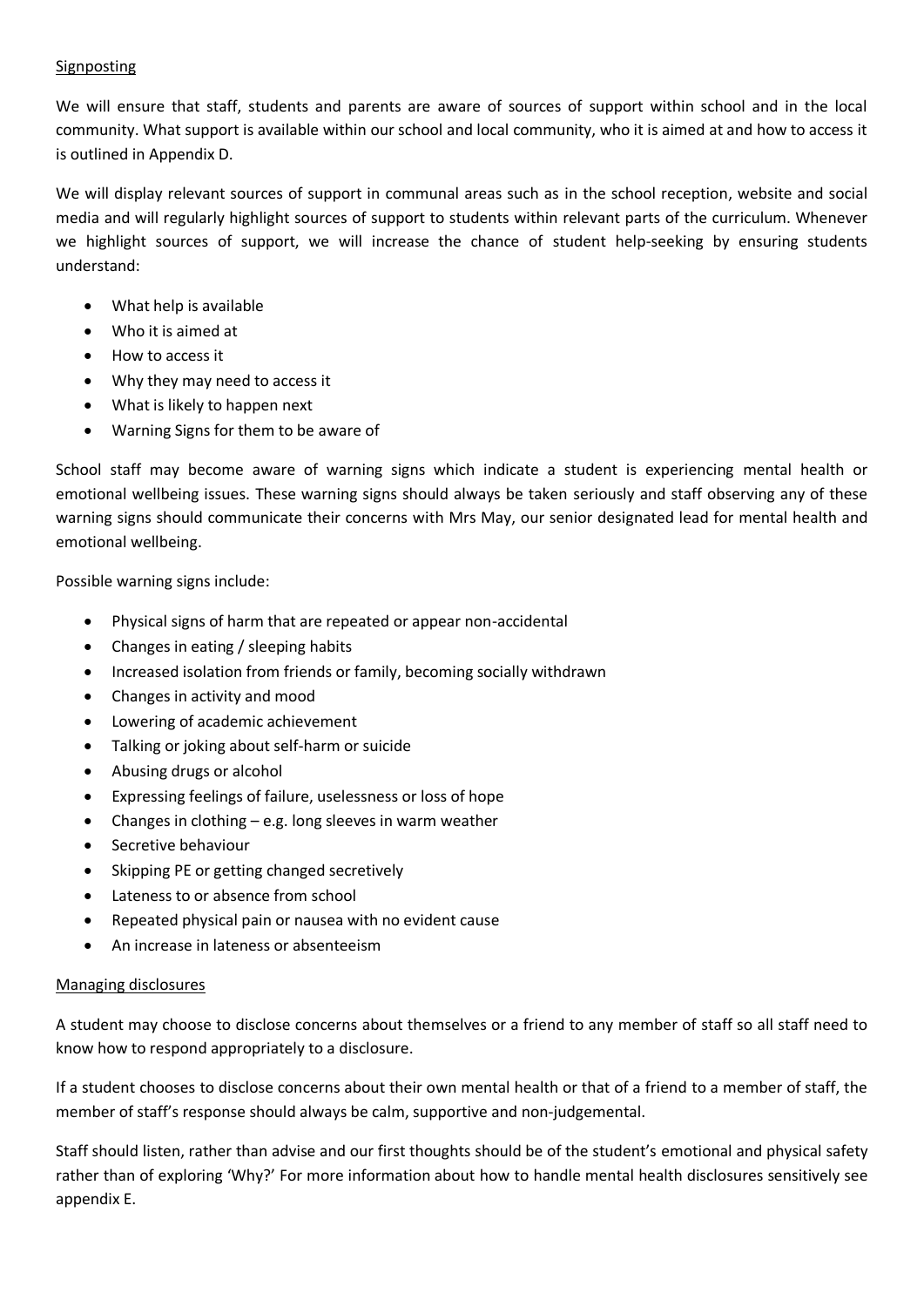All disclosures should be recorded in writing and held on the student's confidential file. This written record should include:

- Date
- The name of the member of staff to whom the disclosure was made
- Main points from the conversation
- Agreed next steps

This information will be shared with a designated child protection lead in the first instance, who will store the record appropriately and offer support and advice about next steps. See appendix F for guidance about making a referral to CAMHS.

# Confidentiality

We will be honest with regards to the issue of confidentiality. If we feel that it is necessary for us to pass our concerns about a student on then we should discuss with the student:

- Who we are going to talk to
- What we are going to tell them
- Why we need to tell them

We should never share information about a student without first telling them. Ideally we would receive their consent, though there are certain situations when information must always be shared with another member of staff and / or a parent.

All disclosures must be shared with a designated child protection lead or senior designated lead for mental health, to ensure appropriate action is instigated and help to safeguard emotional wellbeing of all parties involved. We should explain this to the student and discuss with them who it would be most appropriate and helpful to share this information with.

Parents must always be informed and students may choose to tell their parents themselves. If this is the case, the student should be given 24 hours to share this information before the school contacts parents. We should always give students the option of us informing parents for them or with them.

If a child gives us reason to believe that there may be underlying child protection issues, parents should not be informed in the first instance, but the members of staff designated for child protection must be informed immediately.

# Working with Parents

Where it is deemed appropriate to inform parents, we need to be sensitive in our approach. Before disclosing to parents we should consider the following questions (on a case by case basis):

- Can the meeting happen face to face? This is preferable.
- Where should the meeting happen? At school, at their home or somewhere neutral?
- Who should be present? Consider parents, the student, other members of staff.
- What are the aims of the meeting?

It can be shocking and upsetting for parents to learn of their child's issues and many may respond with anger, fear or upset during the first conversation. We should be accepting of this (within reason) and give the parent time to reflect.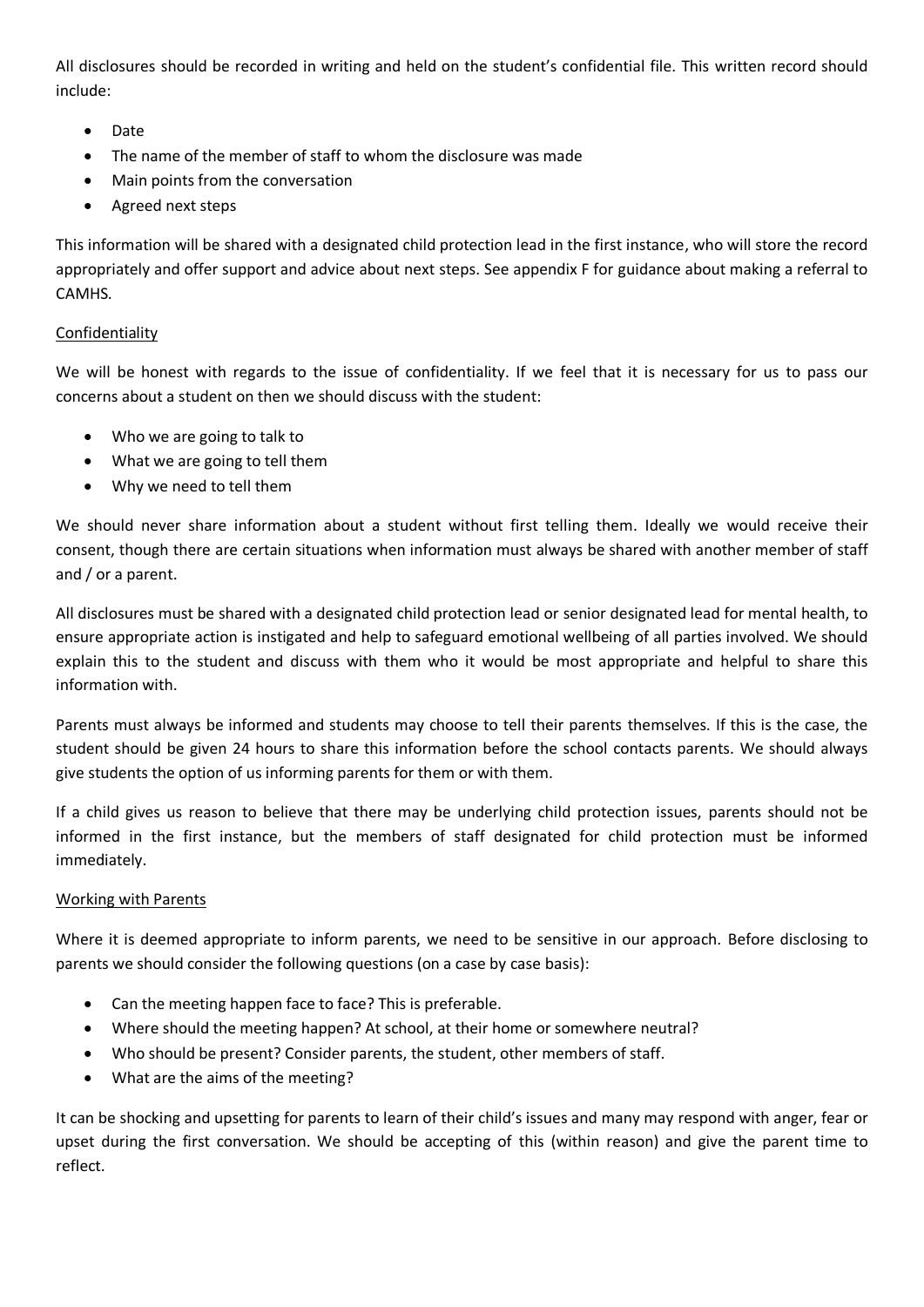We should always highlight further sources of information and give them leaflets to take away where possible as they will often find it hard to take much in whilst coming to terms with the news that you're sharing. Sharing sources of further support aimed specifically at parents can also be helpful too e.g. parent helplines and forums.

We will always provide clear means of contacting us with further questions and consider booking in a follow up meeting or phone call right away as parents often have many questions as they process the information. Finish each meeting with agreed next step and always keep a brief record of the meeting on the child's confidential record.

# Working with All Parents

Parents are often very welcoming of support and information from the school about supporting their children's emotional and mental health. In order to support parents we will:

- Highlight sources of information and support about common mental health issues on our school website
- Ensure that all parents are aware of who to talk to, and how to go about this, if they have concerns about their own child or a friend of their child
- Make our mental health policy easily accessible to parents
- Share ideas about how parents can support positive mental health in their children through our regular information evenings
- Keep parents informed about the mental health topics their children are learning about in PSHE and share ideas for extending and exploring this learning at home

# Supporting Peers

When a student is suffering from mental health issues, it can be a difficult time for their friends. Friends often want to support but do not know how. In the case of self-harm or eating disorders, it is possible that friends may learn unhealthy coping mechanisms from each other. In order to keep peers safe, we will consider on a case by case basis which friends may need additional support. Support will be provided either in one to one or group settings and will be guided by conversations by the student who is suffering and their parents with whom we will discuss:

- What it is helpful for friends to know and what they should not be told
- How friends can best support
- Things friends should avoid doing / saying which may inadvertently cause upset
- Warning signs that their friend needs more help (e.g. signs of relapse)

Additionally, we will want to highlight with peers:

- Where and how to access support for themselves
- Safe sources of further information about their friend's condition
- Healthy ways of coping with the difficult emotions they may be feeling

# **Training**

As a minimum, all staff will receive regular training about recognising and responding to mental health issues as part of their regular child protection training in order to enable them to keep students safe.

We will host relevant information on our virtual learning environment for staff who wish to learn more about mental health. The MindEd learning portal2 provides free online training suitable for staff wishing to know more about a specific issue.

Training opportunities for staff who require more in depth knowledge will be considered as part of our performance management process and additional CPD will be supported throughout the year where it becomes appropriate due developing situations with one or more students.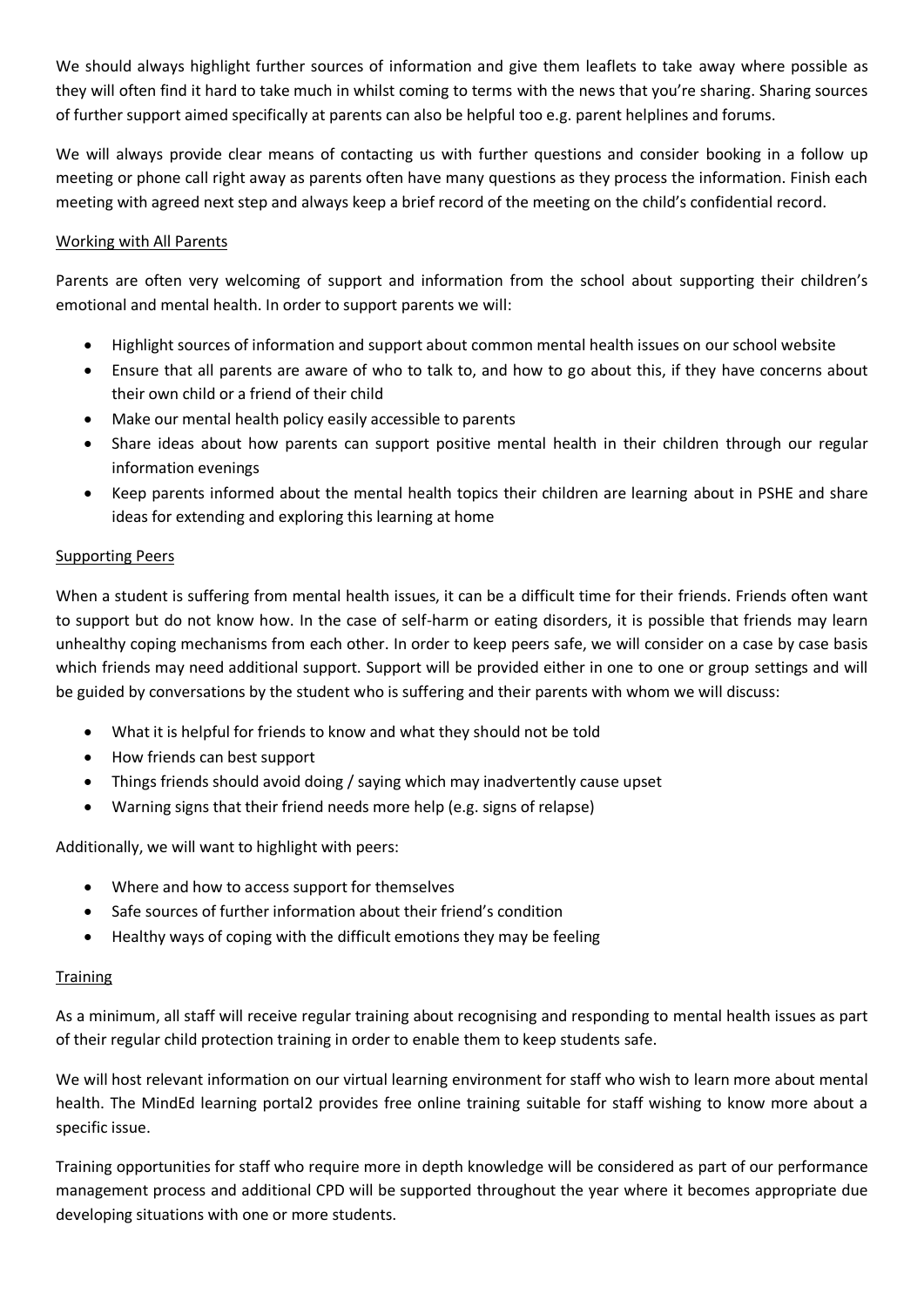Where the need to do so becomes evident, we will host twilight training sessions for all staff to promote learning or understanding about specific issues related to mental health.

Suggestions for individual, group or whole school CPD should be discussed with our CPD Coordinator who can also highlight sources of relevant training and support for individuals as needed.

# Policy Review

This policy will be reviewed every 3 years as a minimum. It is next due for review in February 2021.

Additionally, this policy will be reviewed and updated as appropriate on an ad hoc basis. This policy will always be immediately updated to reflect personnel changes.

# Appendix A: Further information and sources of support about common mental health issues

Prevalence of Mental Health and Emotional Wellbeing Issues

- 1 in 10 children and young people aged 5 16 suffer from a diagnosable mental health disorder that is around three children in every class.
- Between 1 in every 12 and 1 in 15 children and young people deliberately self-harm.
- There has been a big increase in the number of young people being admitted to hospital because of selfharm. Over the last ten years this figure has increased by 68%.
- More than half of all adults with mental health problems were diagnosed in childhood. Less than half were treated appropriately at the time.
- Nearly 80,000 children and young people suffer from severe depression.
- The number of young people aged 15-16 with depression nearly doubled between the 1980s and the 2000s.
- Over 8,000 children aged under 10 years old suffer from severe depression.
- 3.3% or about 290,000 children and young people have an anxiety disorder.
- 72% of children in care have behavioural or emotional problems these are some of the most vulnerable people in our society.

Below, we have sign-posted information and guidance about the issues most commonly seen in school-aged children. The links will take you through to the most relevant page of the listed website. Some pages are aimed primarily at parents but they are listed here because we think they are useful for school staff too.

- Support on all of these issues can be accessed via Young Minds (www.youngminds.org.uk), Mind (www.mind.org.uk) and (for e-learning opportunities)
- Minded (www.minded.org.uk).

# Self-harm

Self-harm describes any behaviour where a young person causes harm to themselves in order to cope with thoughts, feelings or experiences they are not able to manage in any other way. It most frequently takes the form of cutting, burning or non-lethal overdoses in adolescents, while younger children and young people with special needs are more likely to pick or scratch at wounds, pull out their hair or bang or bruise themselves.

# Online support

- SelfHarm.co.uk: www.selfharm.co.uk
- National Self-Harm Network[: www.nshn.co.uk](http://www.nshn.co.uk/)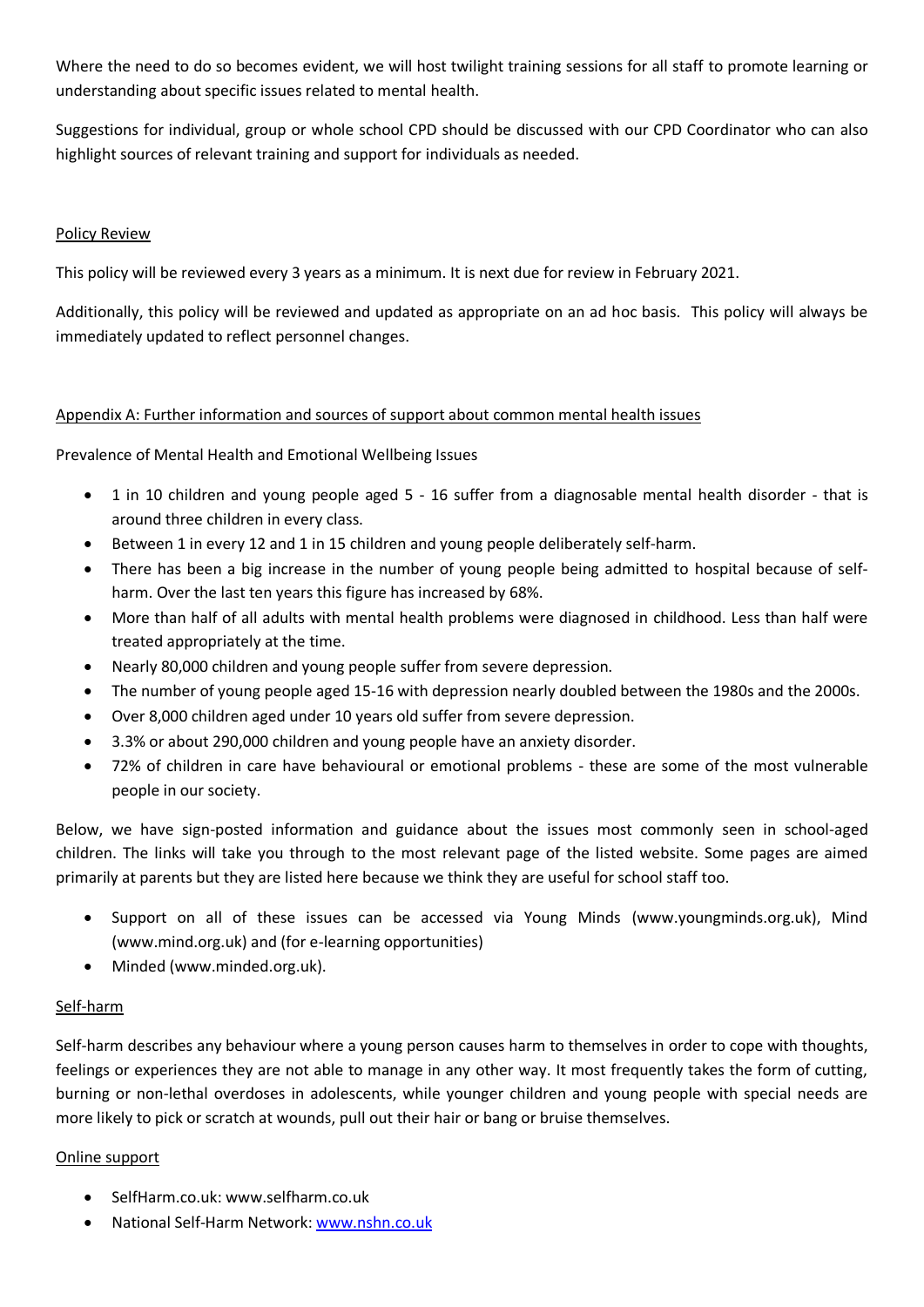#### Books

Pooky Knightsmith (2015) 'Self-Harm and Eating Disorders in Schools: A Guide to Whole School Support and Practical Strategies'. London: Jessica Kingsley Publishers

Keith Hawton and Karen Rodham (2006) 'By Their Own Young Hand: Deliberate Self-harm and Suicidal Ideas in Adolescents'. London: Jessica Kingsley Publishers

Carol Fitzpatrick (2012) 'A Short Introduction to Understanding and Supporting Children and Young People Who Self-Harm'. London: Jessica Kingsley Publishers

# **Depression**

Ups and downs are a normal part of life for all of us, but for someone who is suffering from depression these ups and downs may be more extreme. Feelings of failure, hopelessness, numbness or sadness may invade their day-to-day life over an extended period of weeks or months, and have a significant impact on their behaviour and ability and motivation to engage in day-to-day activities.

#### Online support

Depression Alliance: www.depressionalliance.org/information/what-depression

# Books

Christopher Dowrick and Susan Martin (2015) 'Can I Tell you about Depression?: A guide for friends, family and professionals'. London: Jessica Kingsley Publishers

# **Anxiety, panic attacks and phobias**

Anxiety can take many forms in children and young people, and it is something that each of us experiences at low levels as part of normal life. When thoughts of anxiety, fear or panic are repeatedly present over several weeks or months and/or they are beginning to impact on a young person's ability to access or enjoy day-to-day life, intervention is needed.

#### Online support

Anxiety UK: www.anxietyuk.org.uk

#### Books

Lucy Willetts and Polly Waite (2014) 'Can I Tell you about Anxiety?: A guide for friends, family and professionals'. London: Jessica Kingsley Publishers

Carol Fitzpatrick (2015) 'A Short Introduction to Helping Young People Manage Anxiety'. London: Jessica Kingsley Publishers

#### **Obsessions and compulsions**

Obsessions describe intrusive thoughts or feelings that enter our minds which are disturbing or upsetting; compulsions are the behaviours we carry out in order to manage those thoughts or feelings. For example, a young person may be constantly worried that their house will burn down if they don't turn off all switches before leaving the house. They may respond to these thoughts by repeatedly checking switches, perhaps returning home several times to do so. Obsessive compulsive disorder (OCD) can take many forms – it is not just about cleaning and checking.

#### Online support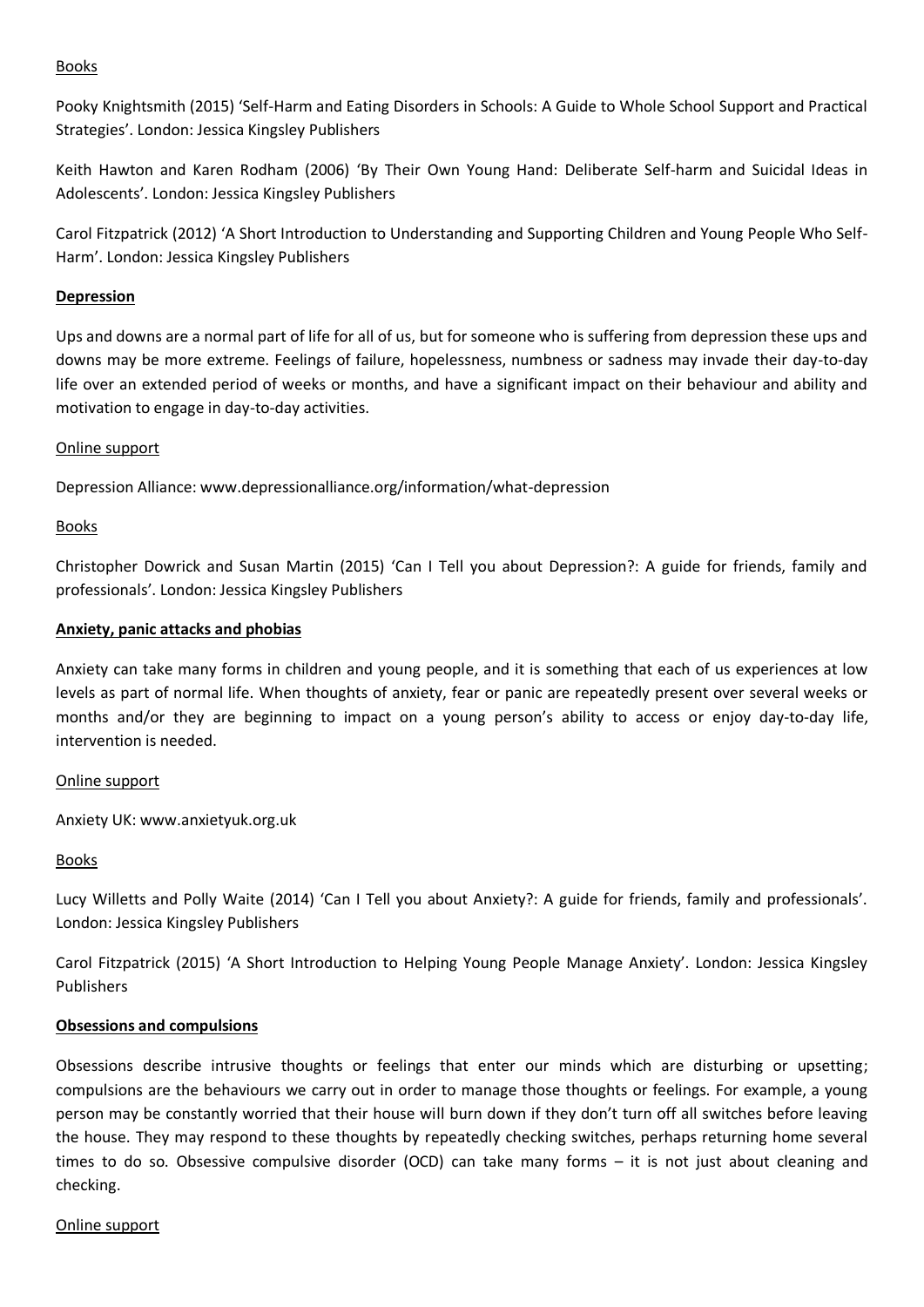#### OCD UK: www.ocduk.org/ocd

# **Books**

Amita Jassi and Sarah Hull (2013) 'Can I Tell you about OCD?: A guide for friends, family and professionals'. London: Jessica Kingsley Publishers

Susan Conners (2011) 'The Tourette Syndrome & OCD Checklist: A practical reference for parents and teachers'. San Francisco: Jossey-Bass

#### **Suicidal feelings**

Young people may experience complicated thoughts and feelings about wanting to end their own lives. Some young people never act on these feelings though they may openly discuss and explore them, while other young people die suddenly from suicide apparently out of the blue.

#### Online support

Prevention of young suicide UK – PAPYRUS: www.papyrus-uk.org

On the edge: ChildLine spotlight report on suicide: www.nspcc.org.uk/preventingabuse/research-and-resources/onthe-edge-childline-spotlight/

# Books

Keith Hawton and Karen Rodham (2006) 'By Their Own Young Hand: Deliberate Self-harm and Suicidal Ideas in Adolescents'. London: Jessica Kingsley Publishers

Terri A.Erbacher, Jonathan B. Singer and Scott Poland (2015) 'Suicide in Schools: A Practitioner's Guide to Multi-level Prevention, Assessment, Intervention, and Postvention'. New York: Routledge

#### **Eating problems**

Food, weight and shape may be used as a way of coping with, or communicating about, difficult thoughts, feelings and behaviours that a young person experiences day to day. Some young people develop eating disorders such as anorexia (where food intake is restricted), binge eating disorder and bulimia nervosa (a cycle of bingeing and purging). Other young people, particularly those of primary or preschool age, may develop problematic behaviours around food including refusing to eat in certain situations or with certain people. This can be a way of communicating messages the child does not have the words to convey.

#### Online support

Beat – the eating disorders charity: www.b-eat.co.uk/about-eating-disorders

Eating Difficulties in Younger Children and when to worry: www.inourhands.com/eatingdifficulties-in-youngerchildren

#### Books

Bryan Lask and Lucy Watson (2014) 'Can I tell you about Eating Disorders?: A Guide for Friends, Family and Professionals'. London: Jessica Kingsley Publishers

Pooky Knightsmith (2015) 'Self-Harm and Eating Disorders in Schools: A Guide to Whole School Support and Practical Strategies'. London: Jessica Kingsley Publishers

Pooky Knightsmith (2012) 'Eating Disorders Pocketbook'. Teachers' Pocketbooks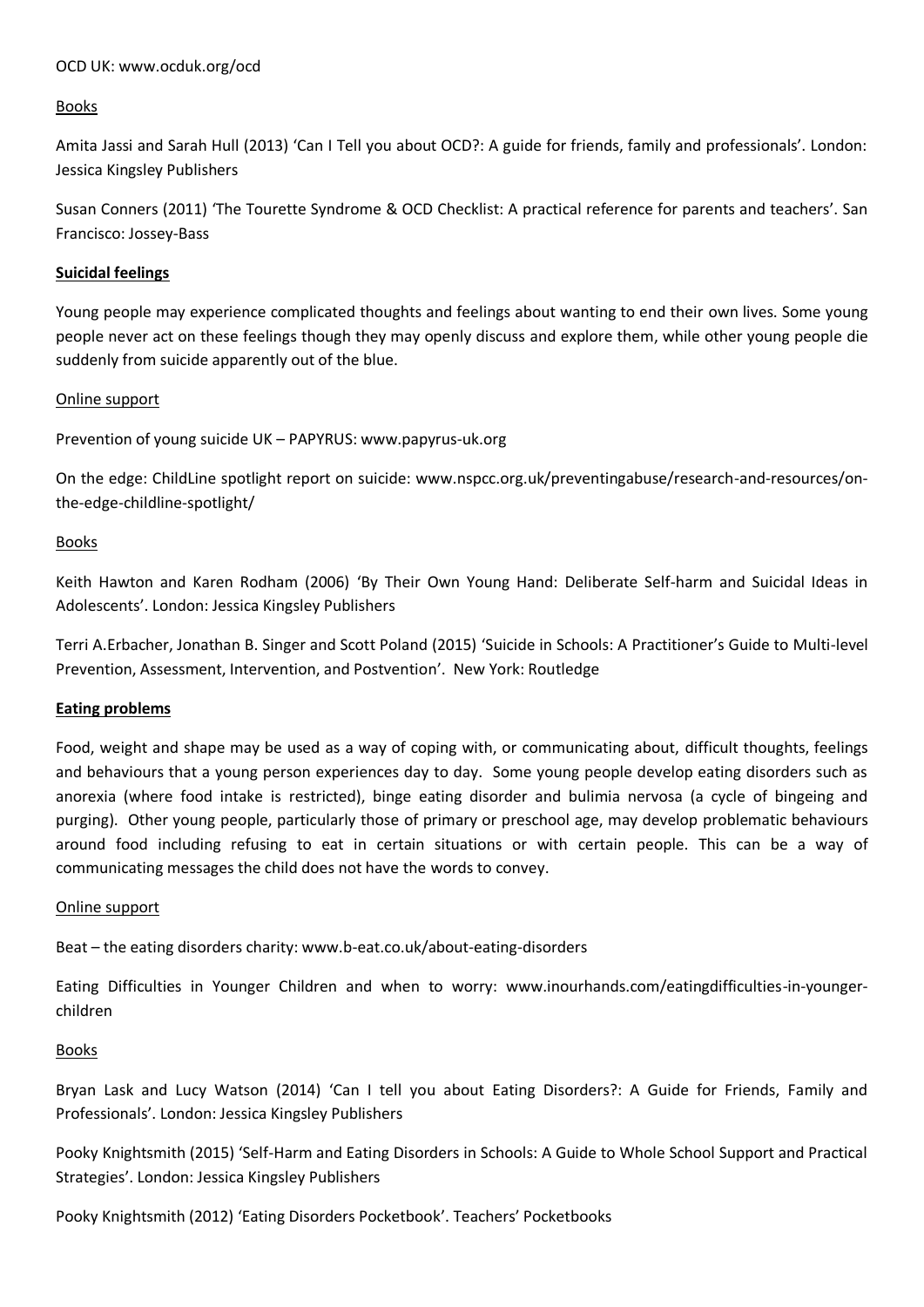#### **Appendix B: Guidance and advice documents**

Mental health and behaviour in schools - departmental advice for school staff. Department for Education (2014)

Counselling in schools: a blueprint for the future - departmental advice for school staff and counsellors. Department for Education (2015)

Teacher Guidance: Preparing to teach about mental health and emotional wellbeing (2015).

PSHE Association. Funded by the Department for Education (2015)

Keeping children safe in education - statutory guidance for schools and colleges. Department for Education (2018)

Supporting pupils at school with medical conditions - statutory guidance for governing bodies of maintained schools and proprietors of academies in England. Department for Education (2014)

Healthy child programme from 5 to 19 years old is a recommended framework of universal and progressive services for children and young people to promote optimal health and wellbeing. Department of Health (2009)

Future in mind – promoting, protecting and improving our children and young people's mental health and wellbeing - a report produced by the Children and Young People's Mental Health and Wellbeing Taskforce to examine how to improve mental health services for children and young people. Department of Health (2015)

NICE guidance on social and emotional wellbeing in primary education NICE guidance on social and emotional wellbeing in secondary education What works in promoting social and emotional wellbeing and responding to mental health problems in schools? Advice for schools and framework document written by Professor Katherine Weare. National Children's Bureau (2015)

#### **Appendix C: Data Sources**

Children and young people's mental health and wellbeing profiling tool collates and analyses a wide range of publically available data on risk, prevalence and detail (including cost data) on those services that support children with, or vulnerable to, mental illness. It enables benchmarking of data between areas

ChiMat school health hub provides access to resources relating to the commissioning and delivery of health services for school children and young people and its associated good practice, including the new service offer for school nursing

Health behaviour of school age children is an international cross-sectional study that takes place in 43 countries and is concerned with the determinants of young people's health and wellbeing.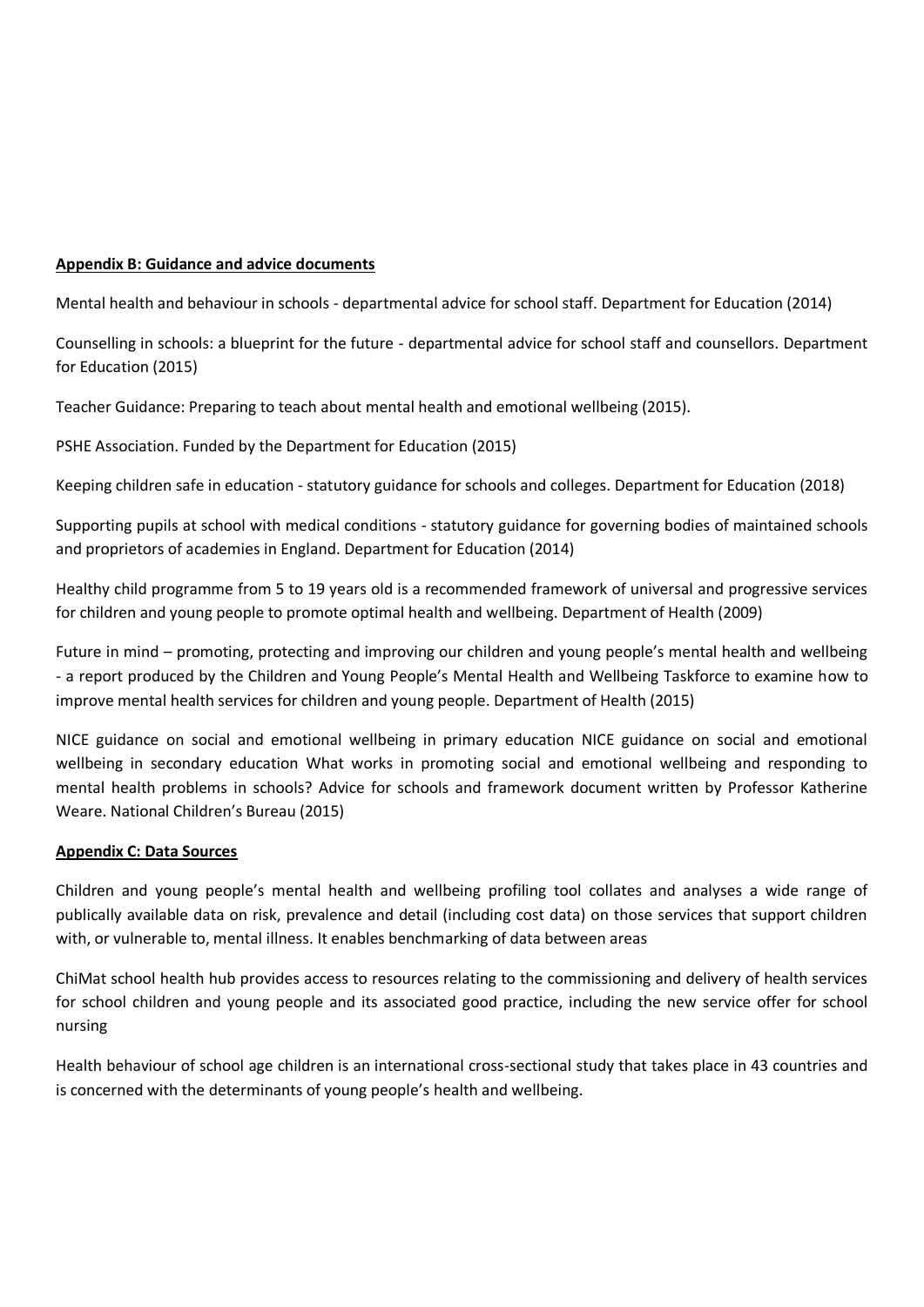#### **Appendix D: Sources of support at school and in the local community**

#### School Based Support

In most circumstances the pupil's class teacher or a member of support staff working within the year group can be used as the first point of contact if a pupil or their parents or friend have any concerns.

These members of staff could then seek advice from, or signpost parents and pupils to speak to;

Mrs Annette May – Senior designated lead for mental health

Mrs Kate Amann – Home Link Schools Worker

Mr Harrison & Mrs Thomas - designated child protection / safeguarding officer

#### Mrs Jeni Gipp – Lead First Aider

Depending on circumstances action may need to be taken by school which may involve some in school support. This may take the form of one or more of the following;

#### '**Go to person'/Keyworker**

On occasion a child is given a nominated adult, if possible someone with whom they have an existing relationship of trust. This person then makes themselves available to the child on a regular basis (frequency is dependent on need and can be adjusted accordingly).

They often carry out responsibilities together which provides the child with an opportunity to talk away from the classroom if they feel they would like to.

This person is usually someone who works in or around the child's year group so that they are available most of the time to provide security and support as soon as possible when a need is recognised. Because they know the child well they will be able to pick up on nuances in the child's presentation which show there may be an issue and act accordingly, even if the child is unable to express their feelings verbally.

This arrangement is usually instigated where a child is feeling anxious and struggling to cope with communicating this to other staff and pupils, and after discussion between the class teacher, the child's parent or carer, the child and Mrs May as well as subsequently the person who has been nominated. A discussion is often held with the child to seek their views about who would be a suitable nominee and the methods they would prefer to use to indicate to each other that some time is needed. Time is then given to the child and nominated adult to have a further discussion before they inform the class teacher or other supporting adults what any signs or signals signify.

#### **Pupil Profile**

These are a single page profile which enable the child to record on paper the things that help them to learn, the things that hinder their learning, things that staff teaching and supporting them may need to know to get the best out of them and how to spot signs that they may not be coping and need further support. They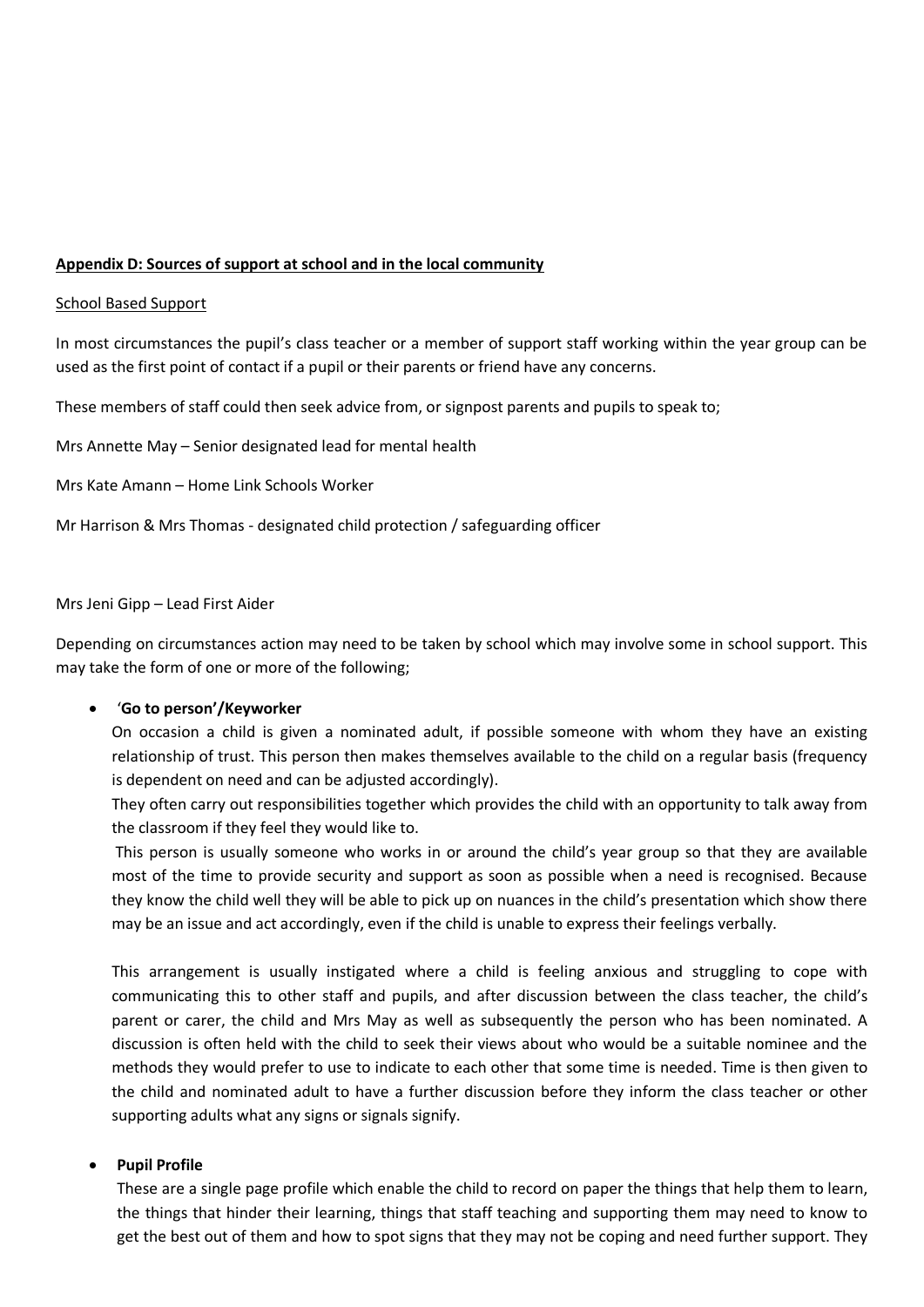are compiled by the child and an adult who knows them well and are designed as a mechanism to ensure that everyone working with the child (even supply or temporary staff) has the same information about how the child needs to be treated to get the best out of them.

# **Personal Education Plan (PEP)**

Sometimes pupils, parents/carers or school staff may feel that there are issues which are affecting the pupil's mental health, emotional wellbeing or academic progress within school. These issues should firstly be discussed at a meeting between the pupil's class teacher and their parent/carer, possibly with the child present, depending upon their age, level of understanding and the issues to be discussed. Through this discussion certain needs may be identified which could be supported with the use of a PEP. This document is a record of the issues affecting the child at that point in time and a plan of targets showing where we want the child to be in 1/2/3/4 months' time. It sets out a few targets for child, parent and school to work on and also states how this is going to happen, who will be involved and gives a date for review. If it is not suitable for the child to be present at the meeting their views are sought before the meeting about what they feel is going well in school and if there is anything that they feel they would like to be different of like help with. The subsequent PEP and plan of action is also shared with them and their input sought.

Other school staff or outside professionals are sometimes invited to attend these meetings as well, depending on circumstances.

# **•** Steps Plan

If a pupil's needs are manifesting themselves in the form of unacceptable behaviour which may cause a risk to themselves or other members of the school community, both a Risk Reduction Plan and a Steps plan will be put into place. All school staff are trained in Cambridgeshire Steps, the aims of which are;

Shared values and beliefs.

Shared principles of communication and de-escalation.

Shared risk management.

Shared reparation, reflection and restoration.

If it is felt that a child is in need of a Steps plan, this will be drawn up in collaboration with the child, their main care givers and staff who are closely involved with the child at school.

# **Group Support interventions**

- FRIENDS groups *A small group intervention, run by trained staff, based on teaching resilience in order to improve social and emotional skills*
- LEGO Club *A social development programme, run by trained staff, for young people with social communication difficulties.*
- Anxiety groups *A small group, therapeutic intervention, run by qualified staff based on teaching resilience in order to improve social and emotional skills*
- Nurture Breakfast *A small group intervention based on Nurture principles which runs before school to support children who may be experiencing social and emotional difficulties*

#### **Home Link School Worker**

Kate Amann is our Home link schools worker and currently works between St Andrew's Primary and Soham Village College, spending a day and a half in each school each week (All day Wednesday and Thursday morning at St Andrew's, Thursday afternoon and all day Friday at SVC).

Kate works with a variety of different parents both in school and through home visits for a myriad of different reasons. If staff have concerns about a parent they often speak to Kate and then offer the parent an initial phone call from Kate who may be able to assist, or signpost the parent to other support agencies. Kate has run parenting groups and courses and has accessed outside agencies (Eg Clinicians and Family Workers) who can provide further support and expertise for parents.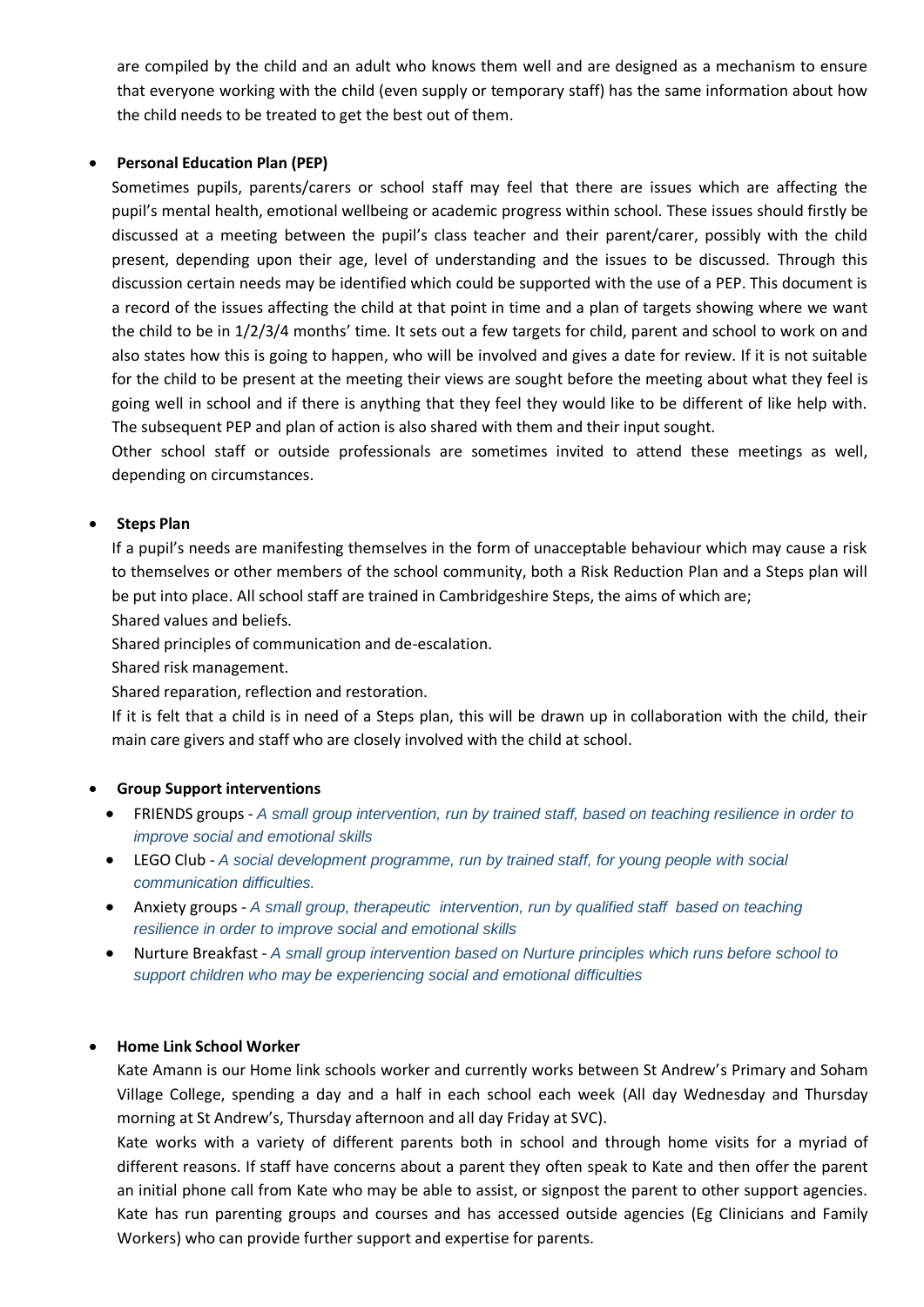# **Fantastic Families**

This group is facilitated by Kate Amann and Jeni Gipp and is held in school on a Wednesday afternoon. Families are invited to join for a variety of different reasons. Each session runs for 90 minutes with parents having 45 minutes coffee and chat first before the children then join them for joint activities. The 'chat' sessions often involve visiting speakers and are designed to meet any needs which have been raised by the parents in the group.

# **Involvement with Blue Smile Counselling**

Blue Smile support children in school by providing weekly 1:1 therapeutic counselling sessions for children. These places are allocated by senior school staff on a needs basis after a referral has been made to Mrs May by a member of school staff, or through discussion with a parent. If the referral has come through a member of school staff a discussion is always held with parents to seek their opinion about the possibility of their child accessing Blue Smile. Counsellors, parents and school staff then consult together before any sessions take place. Blue Smile do not offer a set number of session, but provision is given to meet the level of need that the child is presenting.

#### Local Support

#### **Keep Your Head**

- [www.keep-your-head.com](http://www.keep-your-head.com/)
- *An online portal of Mental Health support services in the Cambridgeshire and Peterborough areas for children and young people.*

*"Keep Your Head brings together reliable information on mental health and wellbeing for children, young people and adults across Cambridgeshire and Peterborough."*

#### **Soham Child and Family Centre**

- $-01353727188$
- [www.cambridgeshire.gov.uk/child-and-family-centres](http://www.cambridgeshire.gov.uk/child-and-family-centres)

#### **Soham Neighbourhood Cares Team**

- 01353 613000
- Based in Soham Library
- *A useful service for adults (potentially with mental health issues) to help them find support which will also have a positive effect on their families*

*"Soham Neighbourhood Cares aims to help people find the support they need locally to help them to live independently."*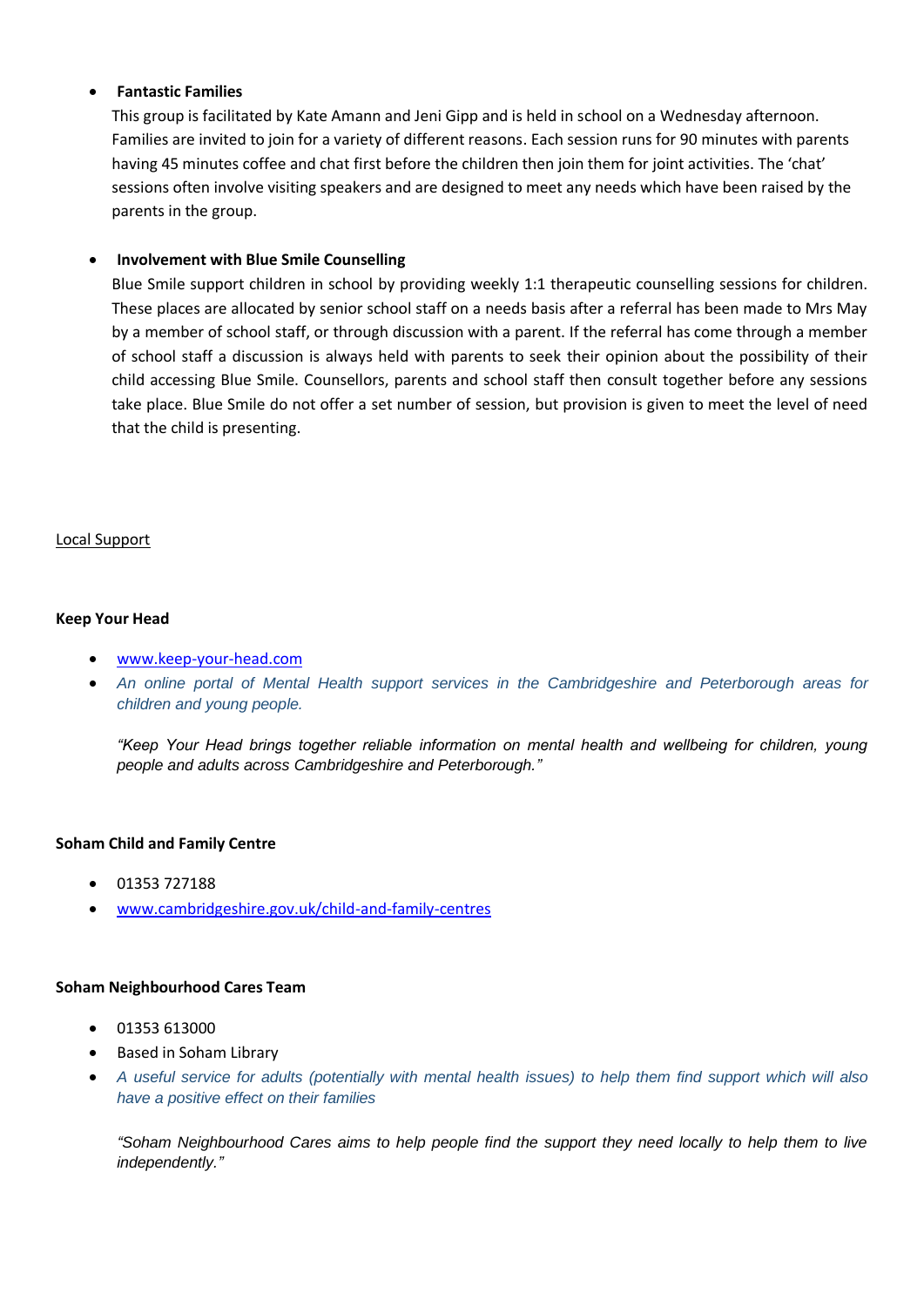#### **Appendix E: Talking to students when they make mental health disclosures**

The advice below is from students themselves, in their own words, together with some additional ideas to help you in initial conversations with students when they disclose mental health concerns. This advice should be considered alongside relevant school policies on pastoral care and child protection and discussed with relevant colleagues as appropriate.

# Focus on listening

*"She listened, and I mean REALLY listened. She didn't interrupt me or ask me to explain myself or anything, she just let me talk and talk and talk. I had been unsure about talking to anyone but I knew quite quickly that I'd chosen the right person to talk to and that it would be a turning point."*

If a student has come to you, it's because they trust you and feel a need to share their difficulties with someone. Let them talk. Ask occasional open questions if you need to in order to encourage them to keep exploring their feelings and opening up to you. Just letting them pour out what they're thinking will make a huge difference and marks a huge first step in recovery. Up until now they may not have admitted even to themselves that there is a problem.

# Don't talk too much

*"Sometimes it's hard to explain what's going on in my head – it doesn't make a lot of sense and I've kind of gotten used to keeping myself to myself. But just 'cos I'm struggling to find the right words doesn't mean you should help me. Just keep quiet, I'll get there in the end."*

The student should be talking at least three quarters of the time. If that's not the case then you need to redress the balance. You are here to listen, not to talk. Sometimes the conversation may lapse into silence. Try not to give in to the urge to fill the gap, but rather wait until the student does so. This can often lead to them exploring their feelings more deeply. Of course, you should interject occasionally, perhaps with questions to the student to explore certain topics they've touched on more deeply, or to show that you understand and are supportive. Don't feel an urge to over-analyse the situation or try to offer answers. This all comes later. For now your role is simply one of supportive listener. So make sure you're listening!

# Don't pretend to understand

*"I think that all teachers got taught on some course somewhere to say 'I understand how that must feel' the moment you open up. YOU DON'T – don't even pretend to, it's not helpful, it's insulting."*

The concept of a mental health difficulty such as an eating disorder or obsessive compulsive disorder (OCD) can seem completely alien if you've never experienced these difficulties first hand. You may find yourself wondering why on earth someone would do these things to themselves, but don't explore those feelings with the sufferer. Instead listen hard to what they're saying and encourage them to talk and you'll slowly start to understand what steps they might be ready to take in order to start making some changes.

# Don't be afraid to make eye contact

*"She was so disgusted by what I told her that she couldn't bear to look at me."*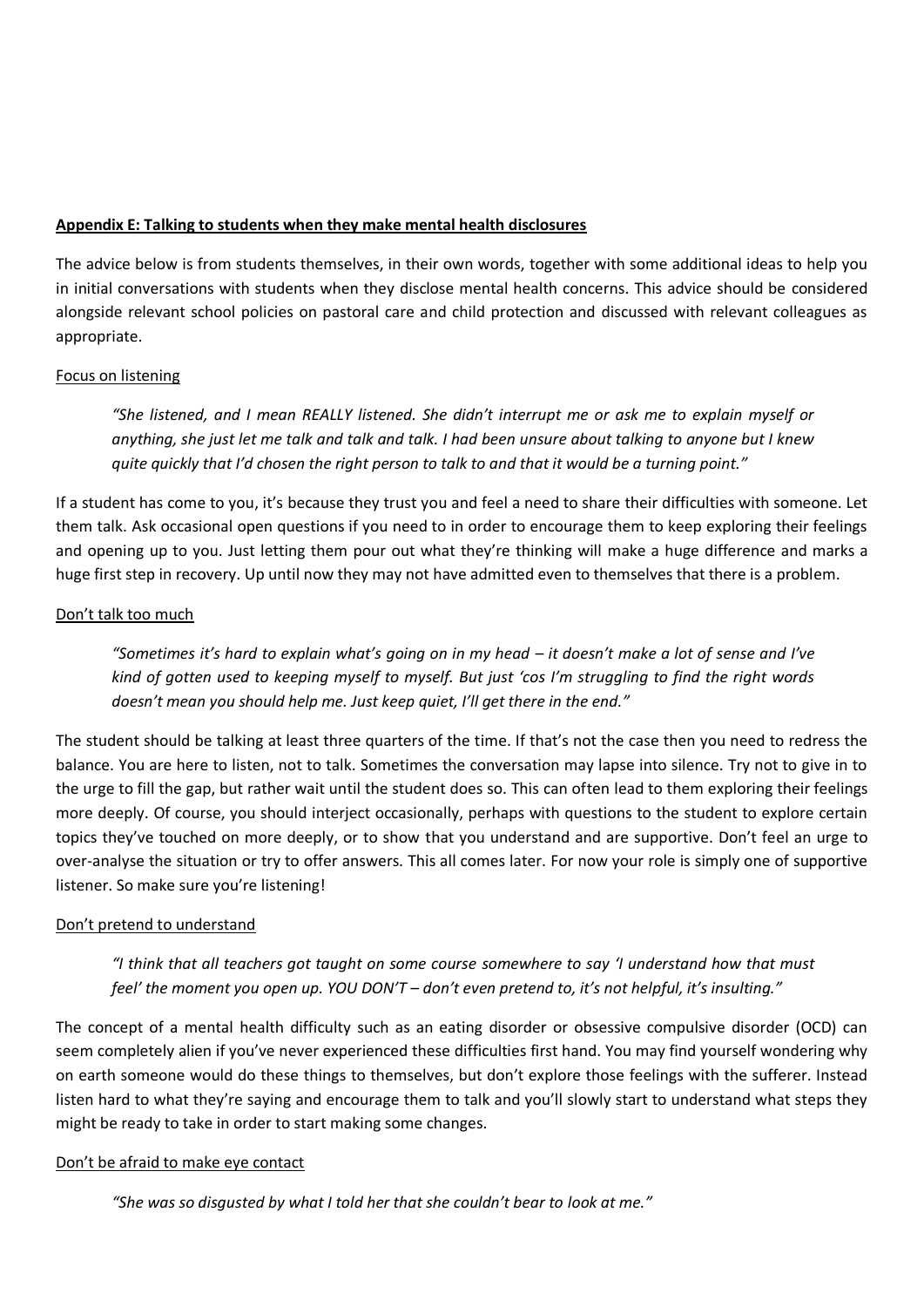It's important to try to maintain a natural level of eye contact (even if you have to think very hard about doing so and it doesn't feel natural to you at all). If you make too much eye contact, the student may interpret this as you staring at them. They may think that you are horrified about what they are saying or think they are a 'freak'. On the other hand, if you don't make eye contact at all then a student may interpret this as you being disgusted by them – to the extent that you can't bring yourself to look at them. Making an effort to maintain natural eye contact will convey a very positive message to the student.

# Offer support

*"I was worried how she'd react, but my Mum just listened then said 'How can I support you?' – no one had asked me that before and it made me realise that she cared. Between us we thought of some really practical things she could do to help me stop self-harming."*

Never leave this kind of conversation without agreeing next steps. These will be informed by your conversations with appropriate colleagues and the schools' policies on such issues. Whatever happens, you should have some form of next steps to carry out after the conversation because this will help the student to realise that you're working with them to move things forward.

# Acknowledge how hard it is to discuss these issues

*"Talking about my bingeing for the first time was the hardest thing I ever did. When I was done talking, my teacher looked me in the eye and said 'That must have been really tough' – he was right, it was, but it meant so much that he realised what a big deal it was for me."*

It can take a young person weeks or even months to admit they have a problem to themselves, let alone share that with anyone else. If a student chooses to confide in you, you should feel proud and privileged that they have such a high level of trust in you. Acknowledging both how brave they have been, and how glad you are they chose to speak to you, conveys positive messages of support to the student.

# Don't assume that an apparently negative response is actually a negative response

"The anorexic voice in my head was telling me to push help away so I was saying no. But there was a tiny part of me that wanted to get better. I just couldn't say it out loud or else I'd have to punish myself."

Despite the fact that a student has confided in you, and may even have expressed a desire to get on top of their illness, that doesn't mean they'll readily accept help. The illness may ensure they resist any form of help for as long as they possibly can. Don't be offended or upset if your offers of help are met with anger, indifference or insolence, it's the illness talking, not the student.

# Never break your promises

*"Whatever you say you'll do you have to do or else the trust we've built in you will be smashed to smithereens. And never lie. Just be honest. If you're going to tell someone just be upfront about it, we can handle that, what we can't handle is having our trust broken."*

Above all else, a student wants to know they can trust you. That means if they want you to keep their issues confidential and you can't then you must be honest. Explain that, whilst you can't keep it a secret, you can ensure that it is handled within the school's policy of confidentiality and that only those who need to know about it in order to help will know about the situation. You can also be honest about the fact you don't have all the answers or aren't exactly sure what will happen next. Consider yourself the student's ally rather than their saviour and think about which next steps you can take together, always ensuring you follow relevant policies and consult appropriate colleagues.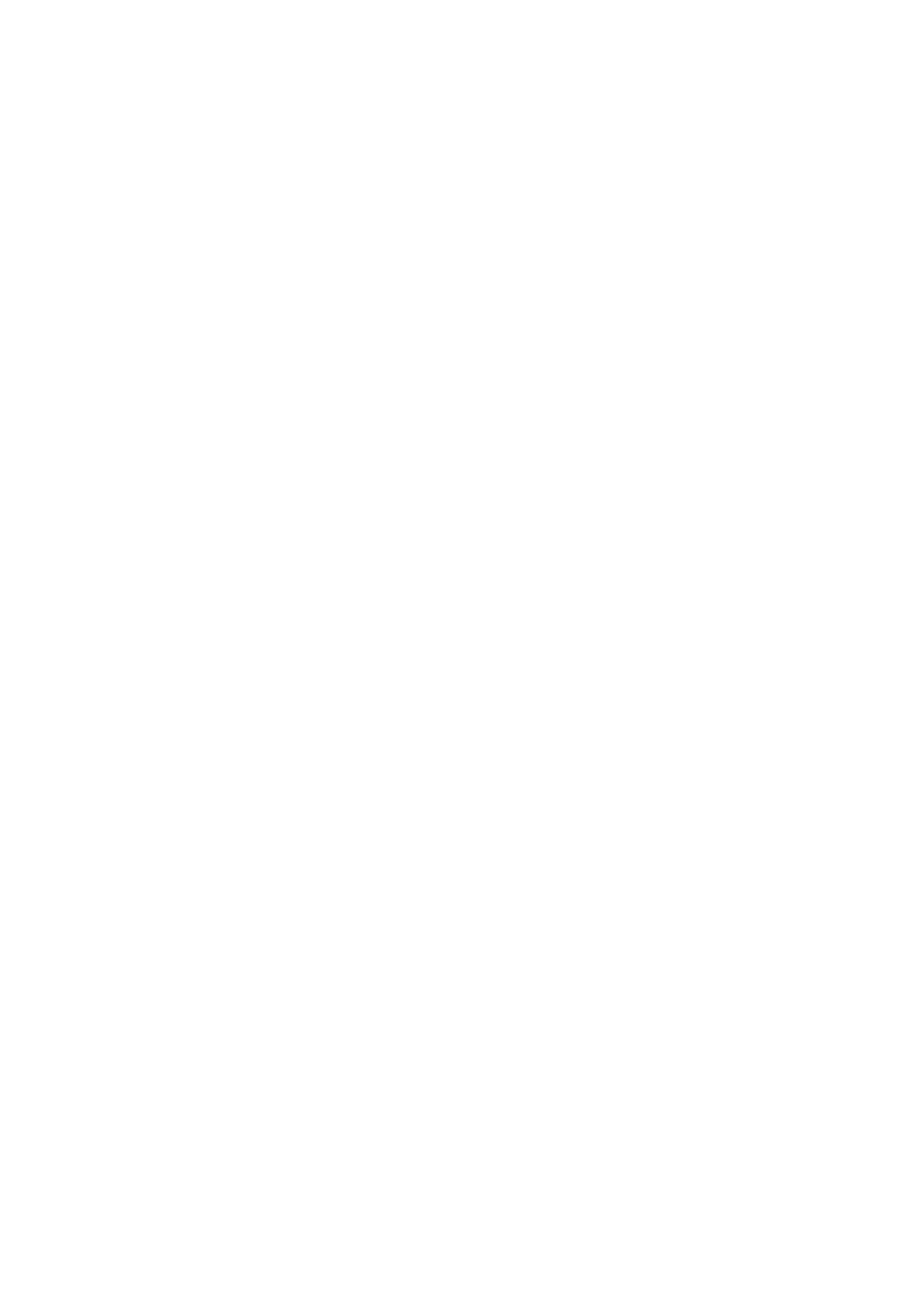# **Appendix F: What makes a good CAMHS referral?**

If the referral is urgent it should be initiated by phone so that CAMHS can advise of best next steps.

Before making the referral, have a clear outcome in mind, what do you want CAMHS to do? You might be looking for advice, strategies, support or a diagnosis for instance.

You must also be able to provide evidence to CAMHS about what intervention and support has been offered to the pupil by the school and the impact of this. CAMHS will always ask 'What have you tried?' so be prepared to supply relevant evidence, reports and records.

# General considerations

- Have you met with the parent(s)/carer(s) and the referred child/children?
- Has the referral to CMHS been discussed with a parent / carer and the referred pupil?
- Has the pupil given consent for the referral?
- Has a parent / carer given consent for the referral?
- What are the parent/carer pupil's attitudes to the referral?

# Basic information

- Is there a child protection plan in place?
- Is the child looked after?
- name and date of birth of referred child/children
- address and telephone number
- who has parental responsibility?
- surnames if different to child's
- GP details
- What is the ethnicity of the pupil / family.
- Will an interpreter be needed?
- Are there other agencies involved?

# Reason for referral

- What are the specific difficulties that you want CAMHS to address?
- How long has this been a problem and why is the family seeking help now?
- Is the problem situation-specific or more generalised?
- Your understanding of the problem/issues involved.

# Further helpful information

- Who else is living at home and details of separated parents if appropriate?
- Name of school
- Who else has been or is professionally involved and in what capacity?
- Has there been any previous contact with our department?
- Has there been any previous contact with social services?
- Details of any known protective factors
- Any relevant history i.e. family, life events and/or developmental factors
- Are there any recent changes in the pupil's or family's life?
- Are there any known risks, to self, to others or to professionals?
- Is there a history of developmental delay e.g. speech and language delay
- Are there any symptoms of ADHD/ASD and if so have you talked to the Educational psychologist?